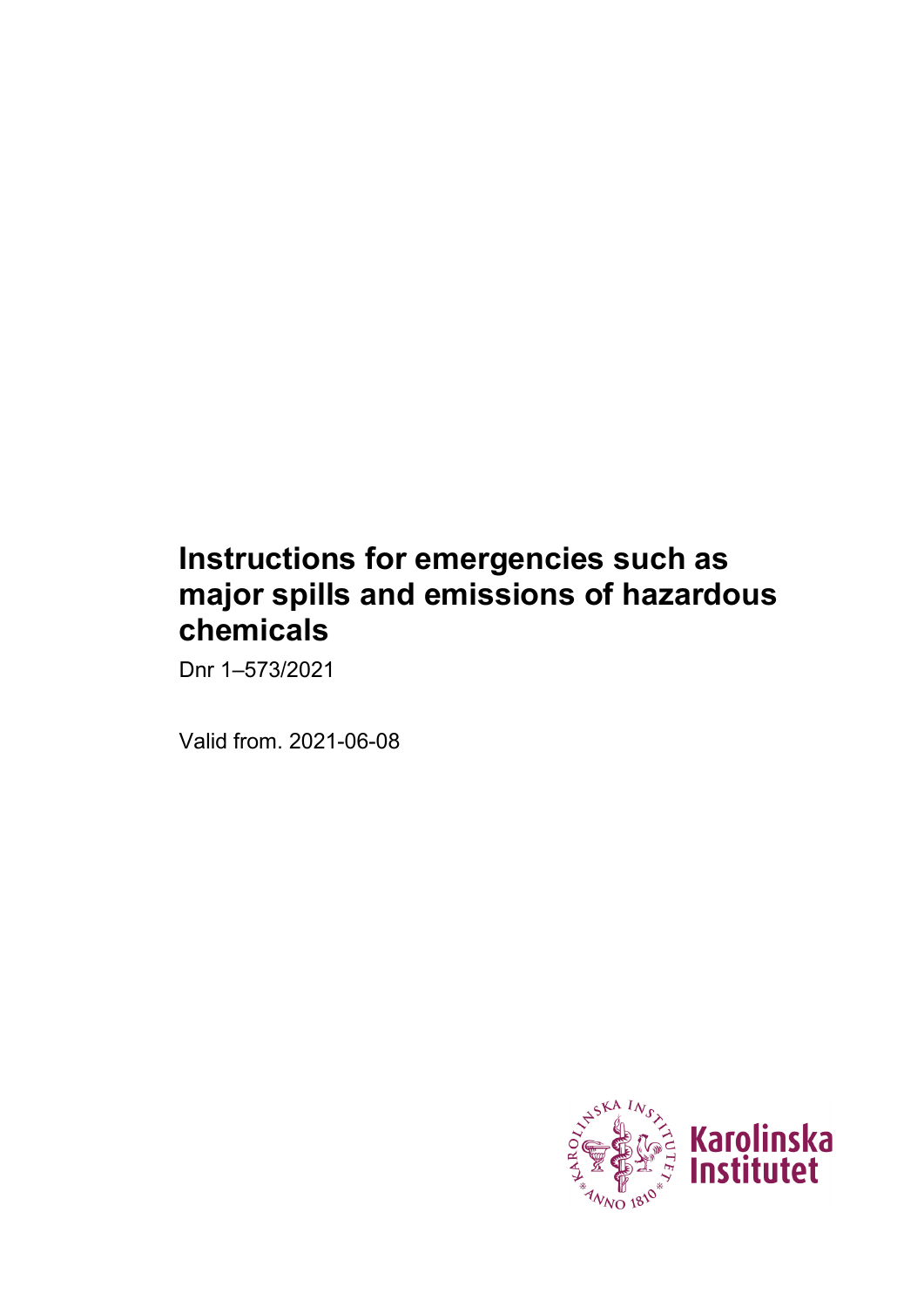

# **Instructions for emergencies such as major spills and emissions of hazardous chemicals**

Dnr 1–573/2021

## **CONTENTS**

| Severe accident where there is a risk for personal injuries or other damage  1 |  |
|--------------------------------------------------------------------------------|--|
|                                                                                |  |
|                                                                                |  |

| Ref.no.nummer:<br>$1 - 573/2021$                                                                    | Ref. no previous<br>version:<br>$1 - 1084/2019$ | Date of decision:<br>2021-06-08    | <b>Period of validity:</b><br>Valid until further notice<br>from $2021 - 06 - 08$ |  |  |
|-----------------------------------------------------------------------------------------------------|-------------------------------------------------|------------------------------------|-----------------------------------------------------------------------------------|--|--|
| Decided by:<br>Facilities director                                                                  |                                                 | Document category:<br>Instructions |                                                                                   |  |  |
| Handled by office/unit:<br>Property and Facilities office;<br>Environment, safety and security unit |                                                 | <b>Prepared together with:</b>     |                                                                                   |  |  |
| <b>Revised concerning:</b><br>Contact details, title, introduction and type of steering document    |                                                 |                                    |                                                                                   |  |  |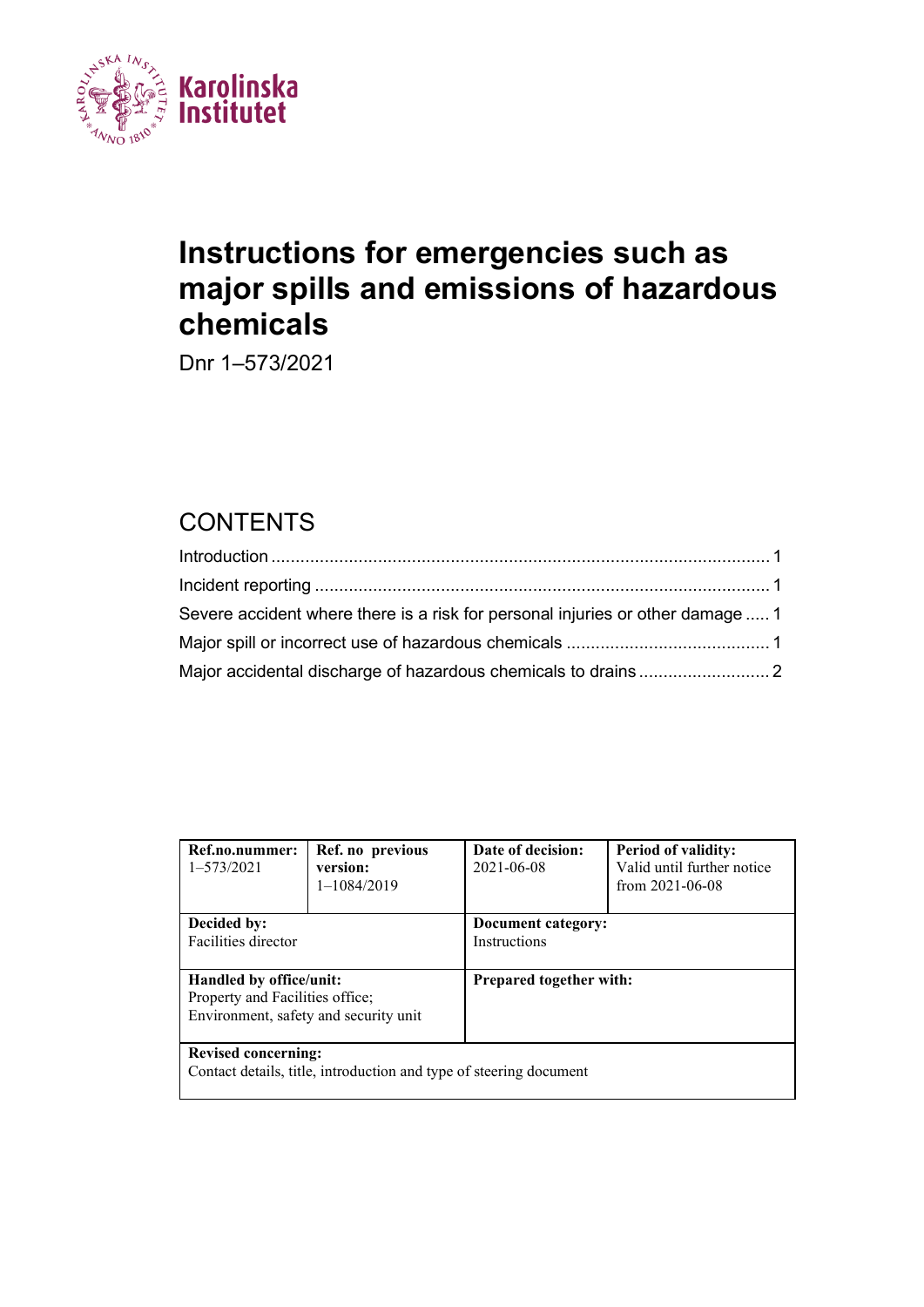## <span id="page-2-0"></span>**Introduction**

For environmentally hazardous activities, instructions for acting in emergency situations must always be in place. In the event of a major spill or discharge of chemicals to sewage network, it is important to contact the treatment plant and the municipality as soon as possible. This instruction must be supplemented with local instructions for the lab or house.

*Please note that radioactive waste is handled in accordance with KI's guidelines for radiation safety.*

*Please note that departments located at the hospitals must apply the hospitals' corresponding rules / instructions. The special chemist from Stena Recycling AB is, however, available for consultation also for these departments.*

## <span id="page-2-1"></span>**Incident reporting**

An incident that has occurred must be reported in the incident reporting system and to the immediate manager. Spills and incorrect use are reported as work environment incident (or work accident if someone has been injured), discharges to drain is reported as environmental incident. Serious personal injury or incidents that have entailed a serious danger must also be reported to the Swedish Work Environment Authority.

#### <span id="page-2-2"></span>**Severe accident where there is a risk for personal injuries or other damage**

Call the emergency services (räddningstjänsten): 112.

### <span id="page-2-3"></span>**Major spill or incorrect use of hazardous chemicals**

**1.** Close the area.

**2.** Consult the risk assessment (written locally for handling of the chemical) or the Safety Data Sheet (SDS). Also check the local emergency procedure. If you are uncertain, call special chemist *Thomas Fritze* for advice, Stena Recycling AB, 010–445 64 81 (office hours), 070-560 7517 (outside office hours). **3.** When decontamination help is needed call *Mikael Lönnström,* FA/VA, Ragn Sells, 070 837 92 72 (office hours), 070 927 27 57 (outside office hours). **4.** Clean the area yourself **only** if you consider you can do this without major risk. Decontamination of chemicals in a fire-damaged area should always be done by a decontamination company.

**a.** Use protective equipment, such as gloves that can withstand the chemical, goggles or respiratory mask, boots and protective clothing.

**b.** Liquid spills should be removed thoroughly with a disposable absorbent. **c.** Use a shovel to collect the spill. Transfer to a plastic container with a tight lid. Contaminated gloves, tissue, etc. should also be placed in the same container. Seal the container.

**d.** Put a label on the container with the text: "Spill of xx" (the name of the chemical) and possibly also the text "absorbed in yy (the name of the absorbent)". Also write the name of the person who filled the container. **e.** The waste should be handled as chemical waste in accordance with [KI rules](https://staff.ki.se/laboratory-waste)  [on laboratory waste.](https://staff.ki.se/laboratory-waste)

**f.** Clean the floor properly.

**g.** Never let the cleaning staff or other service staff remove chemical spills! They do not have the necessary training for this type of cleaning.